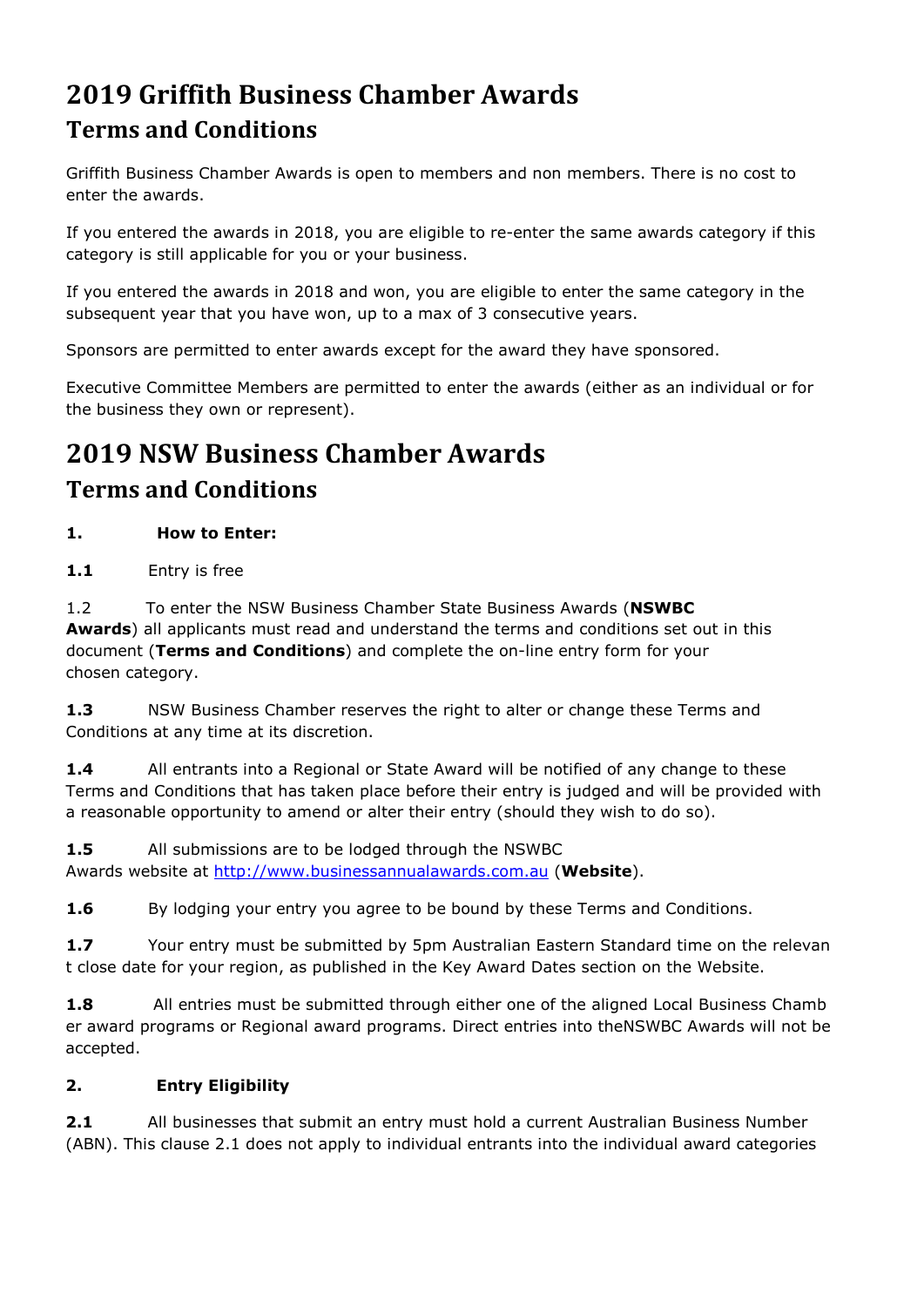of Outstanding Young Employee, Outstanding Young Entrepreneur and Outstanding Business Leader.

**2.2** Entries can be submitted by any business that has been continuously operating in NSW for a minimum period of two years at the time of entry as published in the Key Award Dates section on the Website. This clause 2.2 does not apply to entries into the Start Up Superstar and Outstanding Young Entrepreneur categories where entries can be made by any business that has been operating less than a period of two years at the time of entry.

**2.3** Entry into the NSWBC Awards is not open to Board Members of the NSW Business Chamber or any of its related or controlled entities.

**2.4** Entry into the Outstanding Young Employee, Outstanding Young Entrepreneur and Outstanding Business Leader categories are not open to NSW Business Chamber Board Members, NSW Business Chamber Regional Advisory Councillor and State Councillors. NSW Business Chamber Regional Advisory Councillors and State Councillors can enter their business in other NSWBC Award categories.

**2.5** Staff members of NSW Business Chamber or any of its related or controlled entities are not eligible to enter the NSWBC Awards.

**2.6** An entry into the individual award categories (Outstanding Young Employee, Outstanding Young Entrepreneur and Outstanding Business Leader) shall be automatically disqualified if:

**2.6.1** the entrant becomes bankrupt or insolvent; or

**2.6.2** the entrant becomes disqualified from holding office as a director of any organisation or company.

**2.7** Entrants into the Outstanding Young Entrepreneur Award category must:

**2.7.1** be an owner, CEO or director of the relevant business; or

**2.7.2** hold a majority shareholding or have a controlling interest in the business.

**2.8** The NSW Business Chamber reserves the right in their sole discretion to disqualify any individual or business entry who the NSW Business Chamber has reason to believe has breached any of these Terms and Conditions, or engaged in any unlawful, fraudulent, misleading, deceptive or other improper misconduct that may jeopardise the fair and proper conduct of the NSWBC Awards or otherwise bring the NSWBC Awards into disrepute or damage the goodwill or reputation of the NSW Business Chamber.

**2.9** NSW Business Chamber accepts no responsibility for any entries lost in transit or not received by the closing time due to technical disruptions or any other reason beyond the control of the NSW Business Chamber.

## **3. Previous Year Regional and State Winner**

**3.1** Regional and State Winners are eligible

to enter the same category in the subsequent year that they have won, up to a maximum of three consecutive years.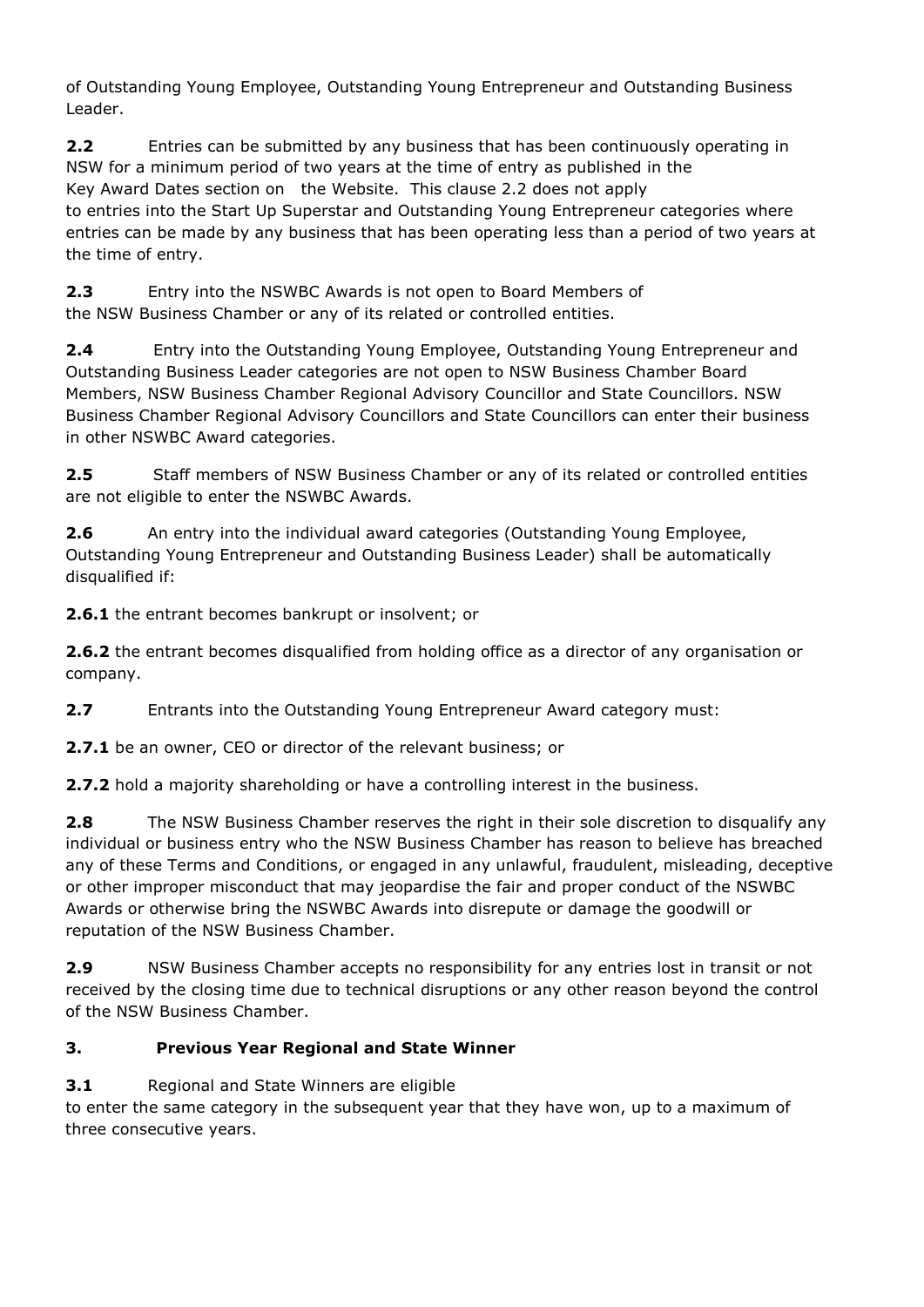**3.2** If the same organisation or person wins the same category at either the Regional or State awards three years in a row, they will be placed in the "Hall of Fame" for that category.

**3.3** The organisation or person who is placed in the "Hall of Fame" shall then be excluded from entry into that category at both the State and Regional Awards for the next two consecutive years.

**3.4** Subject to clause 3.3, State and Regional winners, including members of the Hall of Fame, may enter any other category in the subsequent year of their announced win.

**3.5** To progress as a State Finalist at the NSWBC Awards, Regional winners must be either:

**3.5.1** a current financial member of the NSW Business Chamber or any of its related or controlled entities by 30<sup>th</sup> September in the relevant year;

**3.5.2** a Local Business Chamber member that has opted in to become a member of the NSW Business Chamber by 30th September in the relevant year;

**3.5.3** a client of the Australian Business Solutions Group of the NSW Business Chamber with an ABN registered in NSW; or

## **4. Entry requirements**

**4.1** All entries for consideration must be lodged online and include the required informati on.

**4.2** NSW Business Chamber reserves the right to declare any entry ineligible, if at any time during or after the term of the award process your entry form is found to be incomplete, deficient, false or misleading in any way.

**4.3** Your entry will be allocated to a NSW Business Chamber regional awards program, based on the street address, location and postcode of your business' premises and at NSW Business Chamber's absolute discretion.

## **5. Opening Dates**

**5.1** Refer to the Key Award Dates page on the Website for entry opening dates.

**5.2** NSW Business Chamber reserves the right to extend or vary the entry period if require d, before or after the NSWBC Awards entry period commences.

## **6. Closing Dates**

**6.1** Refer to the Key Award Dates page on the website for entry closing dates.

**6.2** NSW Business Chamber reserves the right to extend or vary the entry period if require d, before or after the NSWBC Awards entry period commences.

## **7. Confidentiality**

**7.1** Upon their submission pursuant to these Terms and Conditions, entries become the property of NSW Business Chamber. All information provided in the entry form will be used for the purpose of judging only and will be treated as commercial-in-confidence by NSW Business Chamber and any of its related or controlled entities, unless otherwise specified.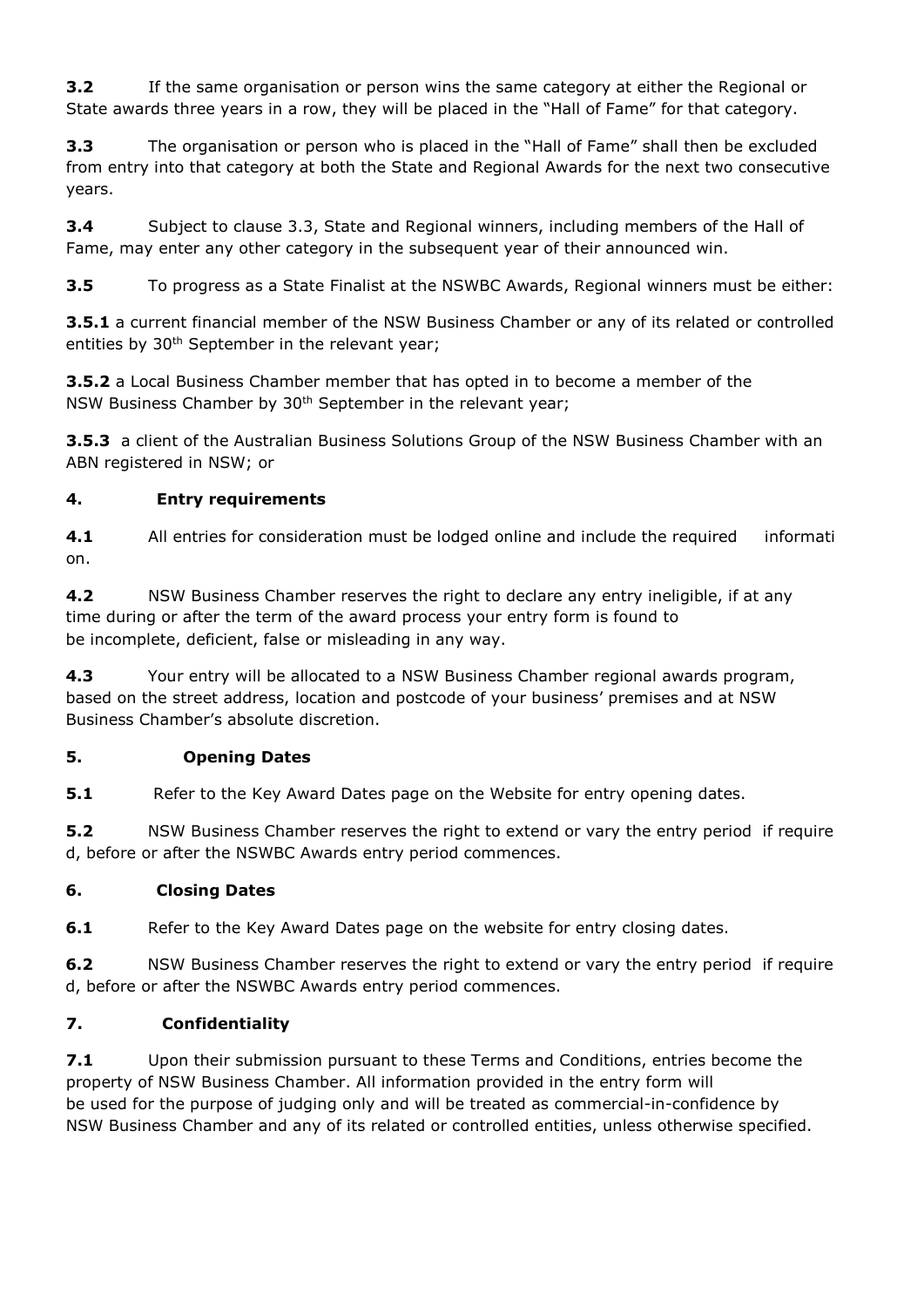**7.2** If you are selected as a finalist in the NSWBC

Awards, information provided in your entry (excluding financial information) will be used for the purpose of promoting the NSWBC Awards and your business.

**7.3** Contact information provided in your entry form will be disclosed to sponsors for the purpose of direct opportunities for promotion through sponsor partners. You can refuse the disclosure of contact information to sponsors by advising 13 26 96 or navigation@nswbc.com.au in writing.

**7.4** NSW Business Chamber, in accordance with the *Privacy Act 1988* (Cth) and the Australian Privacy Principles (**APPs**) may collect, use and disclose personal information in accordance with its Privacy Policy which can be viewed online at: <https://www.nswbusinesschamber.com.au/About/Privacy-Policy> or by contacting the company secretary via the following:

NSW Business Chamber

Locked Back 938

North Sydney NSW 2059

Australia

P: 02 9458 7481

#### E: **company.secretary@nswbc.com.au**

**7.5** NSW Business Chamber's Privacy Policy is deemed to be incorporated into these Terms and Conditions and by entering the Awards, you are taken to consent to NSW Business Chamber's Privacy Policy. The Privacy Policy may be replaced or varied at the discretion of NSW Business Chamber from time to time, and as replaced or varied it is incorporated into these Terms and Conditions.

## **8. Judging**

**8.1** All entries are judged by a panel of subject matter experts, selected by NSW Business Chamber from business

and community leaders including previous StateCategory Winners and Category Sponsors. These judges may be drawn from current employees of the NSW Business Chamber or any of its related or controlled entities.

**8.2** Judges will allocate scores to each question asked, and these scores will be multiplied by a weighting to reach an overall score for each entry.

**8.3** There will only be one winner per category.

**8.4** Where there are two or more entries with the same highest score a count back will be conducted to determine which entrant scored higher on the most category questions.

**8.5** If after the count back there is still two or more entries with the same highest score, the judging panel will be reconvened for determination of the winner.

**8.6** State Category Winners may be eligible to form part of the immediate subsequent year's Regional Awards Judging Panel for their winning category, if they are not entering that category in the year they are judging or the year immediately following their role as a judge.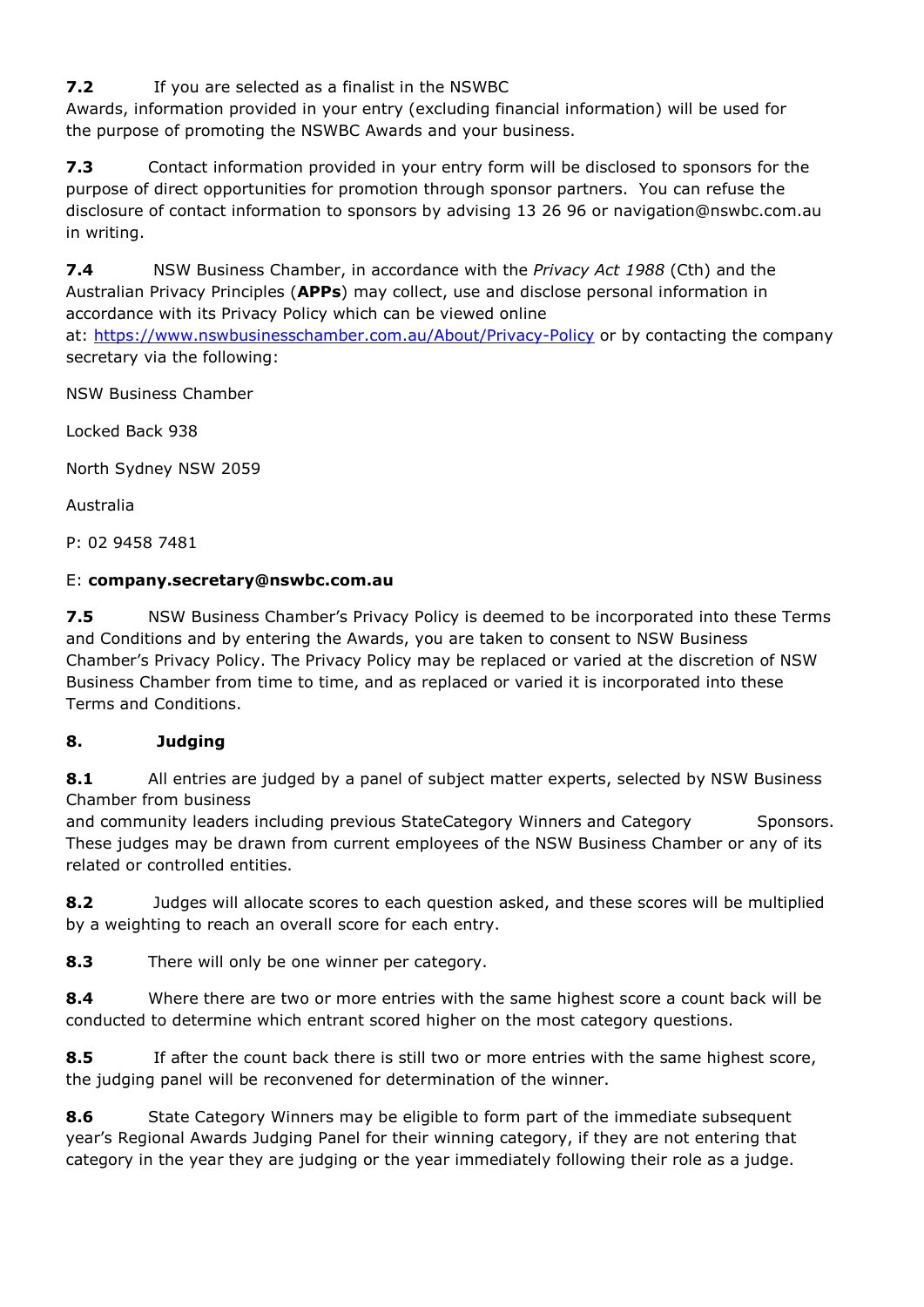**8.7** Judges are required to sign a confidentiality agreement and disclose any conflict of interest.

**8.8** The Judging Panel's decision is final and no further correspondence will be entered into.

**8.9** In situations where there is only one entrant for a category in a Regional Award, th is entry will be judged. Subject to meeting a gateway score, the entry will become an automatic State Finalist and will

be awarded State Finalist, and represent their region in that category at the State Gala event. They will be recognised at the Regional Awards Gala Event but will not be declared a Regional winner; they will be referred to as a State Finalist.

**8.10** A representative of the NSW Business Chamber or the Judging Panel may contact any entrant via telephone interview or email for further information or to verify their entry prior to selecting the final preferred winner. Conducting such interviews does not create any obligation on the NSW Business Chamber or the Judging Panel to select the interviewed entrant as a winner.

## **9. Awards**

**9.1** The 2019 NSWBC Business Awards Program comprises of the following categories:

- **9.1.1** *Excellence in Micro Business (for businesses with less than 5 employees);*
- **9.1.2.** *Excellence in Small Business (for businesses with 5 to 20 employees);*
- **9.1.3** *Excellence in Business (for businesses with 21 or more employees);*
- **9.1.4.** *Outstanding Young Employee (Aged 18-30);*
- **9.1.5.** *Outstanding Young Entrepreneur (Aged 18-30);*
- **9.1.6.** *Outstanding Business Leader (Aged 31+);*
- **9.1.7.** *Outstanding Employer of Choice;*
- **9.1.8.** *Excellence in Social Enterprise;*
- **9.1.9.** *Excellence in Innovation;*
- **9.1.10.** *Excellence in Sustainability;*
- **9.1.11.** *Excellence in Export;*
- **9.1.12.** *Start-Up Superstar;*
- **9.1.13.** *Local Chamber of Commerce of the Year.*

**9.2** NSWBC may, in its sole discretion (without prior notice) add or vary these award categories of both State and Regional level from time to time.

**9.3** Winners of the aligned categories listed in clause

**9.1** from each Regional Awards program will progress to the NSW Business Chamber State Business Awards as a State Category Finalist subject to satisfying these Terms and Conditions.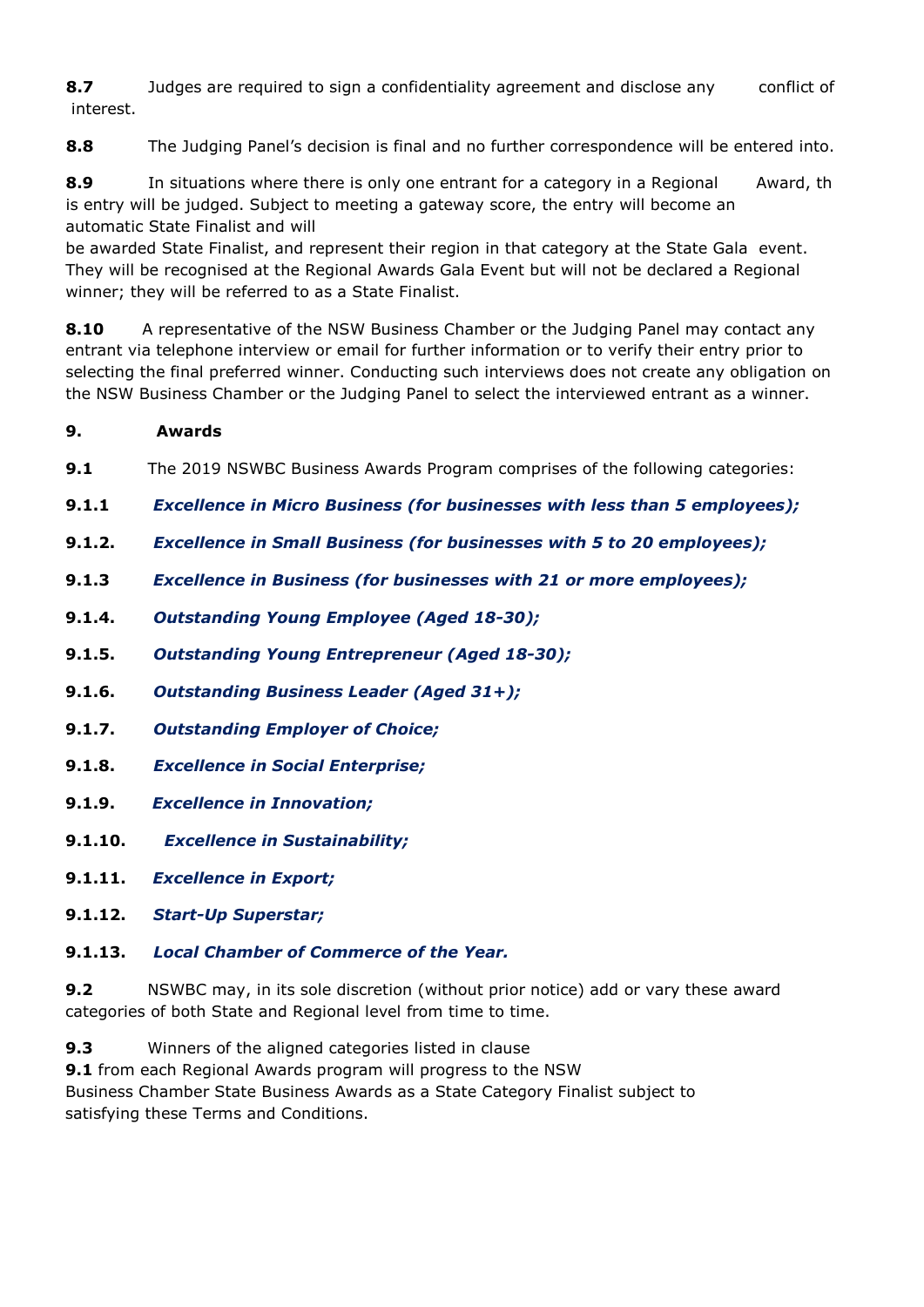**9.4** NSW Business Chamber may have additional Regional award categories relevant to each region. Please note these additional Regional award categories do not progress to the NSW Business Chamber State Business Awards.

#### **10. Geographic coverage**

**10.1** NSW Business Chamber provides the online entry and judging engine for other Local Bus iness Chamber and Regional awards which are aligned with the NSWBC Awards program. Those Local and Regional awards may have different terms and conditions.

## **11. Announcing the finalists and winners**

## 11.1 All State Finalists will

be notified by phone and email, and published on the NSWBC Awards Website.

## **11.2** Winners will

be announced at the gala event in each Region, with the State Category Winners announced at the State Gala Event. In a Region where there is no gala event, winners will be notified and awarded their Regional Winner trophy in person.

**11.3** It is a condition of entry that, if requested by the NSW Business Chamber, the Regional and State Winners agree to participate in media requests, social media and other publicity requests (such as NSW Business Chamber and Regional Chamber events) conducted by and for use by the NSW Business Chamber and any of their related or controlled entities. There will be no fee payable, remuneration or other direct financial benefit to be received by the Winners (other than the marketing opportunity) as a result of the winners' participation in these activities.

## **12. Local Business Chamber and Regional Business Chamber Awards programs**

**12.1** These Terms and Conditions apply to entrants into all NSW Business Chamber Regional Business Awards, including entrants of Local Business Chamber awards which are aligned with the NSWBC Awards, unless otherwise agreed.

**12.2** Please note that additional terms and conditions may also be applied by the Local Business Chamber or Regional Business Chamber running such awards. Please check the relevant Local Business Chamber or Regional Business Chamber Awards website for their terms and conditions.

## **13. Local Business Chamber Award entrants and winners**

**13.1** Where a Local Business Chamber Awards program exists and that Local Business Chamber aligns all or some of their categories and criteria with the NSW Business Chamber Awards Program, Local Chamber Alliance members *can only enter* those aligned categories via the Local Business Chamber Awards program. Where a Local Business Chamber Awards program exists but they have not chosen to align with some of the NSW Business Chamber State Business Award Categories, Local Chamber Alliance members *may* directly enter those categories at a Regional level.

**13.2** A business or individual is eligible to enter into multiple Local Business Chamber Awards within a Region, subject to those Chambers' applicable terms and conditions of entry. You will be required to enter a new username per entry submission if you use the NSW Business Chamber portal.

**13.3** Where a Local Business Chamber Awards program does not exist, a Local Chamber Alliance member can enter directly into the NSWBC Awards at the Regional level.